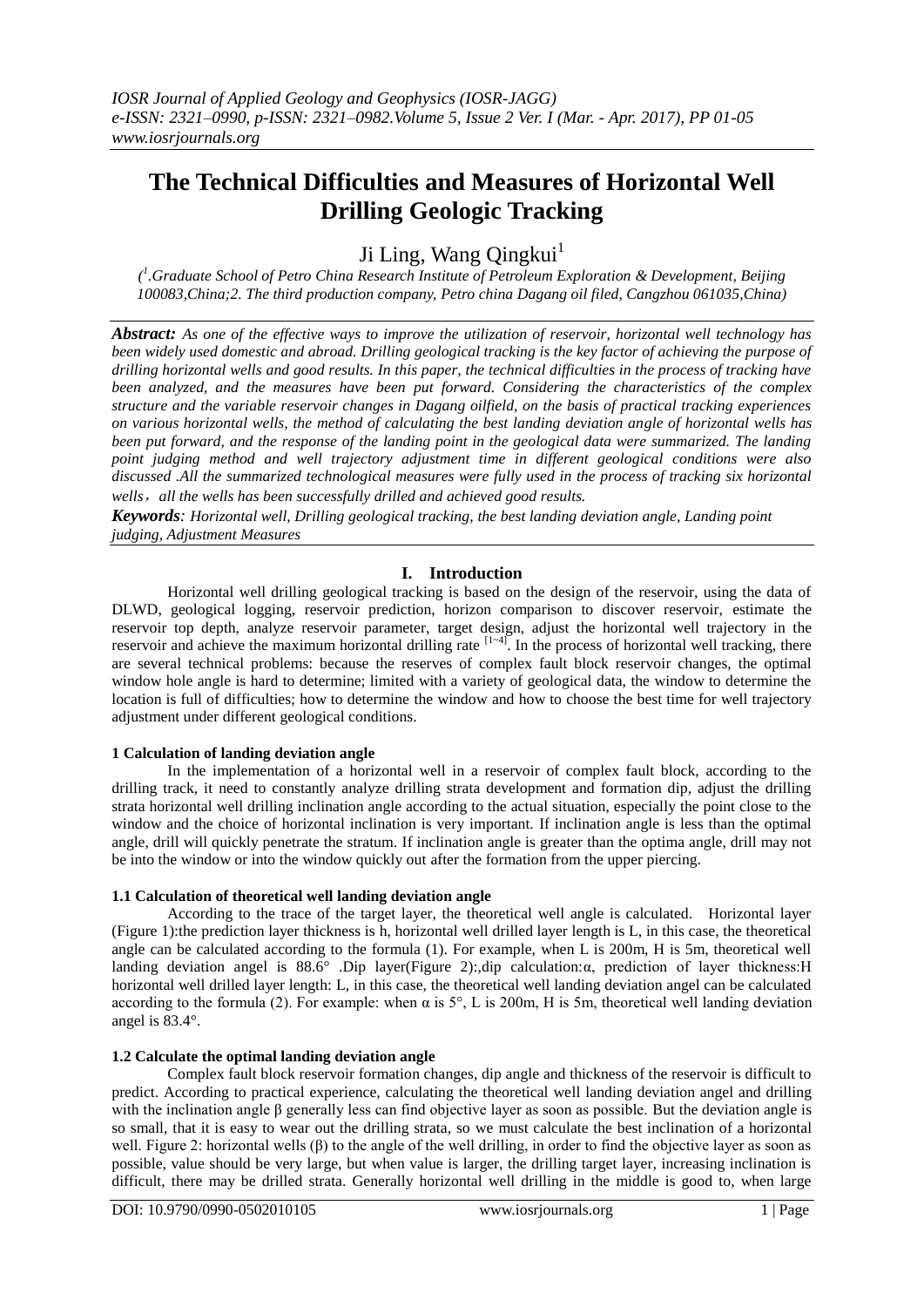enough, as soon as possible into the window, but not too large, when drilling through the objective layer, deviation angle just tune into the layer level is the best, according to the conditions of equation (3), can be calculated value, thus to find the optimum angle of the well horizontal well into the window (β). For example: when  $\alpha$  is 5°, L is 200m, H is 5m, the theory of window angle  $\beta$  is 83.4°,  $\varphi$  is 3°, R is 10m, calculation is 5°, the best angle of the well horizontal well into the window is 78.4°.



In the formula: H is the optimal landing deviation angle of the horizontal well; L is the length of the designed horizontal well penetrating the target layer.

$$
\beta = 90^{\circ} - \alpha - \arctg \frac{h}{L + h \cdot \text{t}g\alpha} \tag{2}
$$

In the formula: the horizontal angle of the horizontal well is the optimal landing deviation angle of the window; the dip angle is the angle of formation; L is the length of the designed horizontal well penetrating the target layer; h is the formation thickness

$$
\sin(90 - \beta - \alpha + \theta) \approx \frac{h/2}{[(90 - \beta - \alpha + \theta)/\varphi] \times R}
$$
 (3)

In the formula: β is the horizontal wells best window inclination;  $\Theta$  is the angle that should be reduced; h is the formation thickness;  $\alpha$  is a formation dip;  $\varphi$  is the maximum slope of each drill pipe that can be adjusted; R is the pipe length..

In the process of tracing, we can accurately predict the formation dip angle by using the marker layer, and then calculate the optimal angle of the horizontal well and adjust.

## **II. The position judgment**

In the horizontal well drilling geological tracking process, advantages and limitations of several geological data were respective, cutting logging is mainly affected by three factors: first, the collapse effect of the new drilled formation debris judgment; second, the performance of drilling fluid and drilling string combination effect of real debris layer judgment; third, formation interface transition. The drilling time logging is mainly affected by drilling pressure, drilling fluid performance and bit type. Gas logging is mainly affected by the density of drilling fluid and the properties of additives in drilling process. Logging while drilling (LWD) is mainly affected by the factors such as position, borehole, mud invasion, formation heterogeneity and anisotropy. Due to the low vertical resolution, it is difficult to describe the exact position of the horizontal well trajectory in the reservoir. Therefore, we should comprehensively analyze cuttings logging, drilling time logging, gas logging, logging while drilling, three-dimensional seismic data to determine<sup>[5-8]</sup>. The following is based on several horizontal wells tracking experience, summed up the typical characteristics of the window position.

#### **2.1 Logging response characteristics while drilling**

In the cuttings logging, the content of mud is obviously reduced, and the proportion of the oil and gas shows the proportion of the oil and gas increased in the drop test, and the level of quantitative fluorescence is above 10. In the LWD the drilling time is obviously reduced, which reflects the characteristics of sandstone, drilling time gradually increased, which reflects characteristics of mudstone (Figure 3).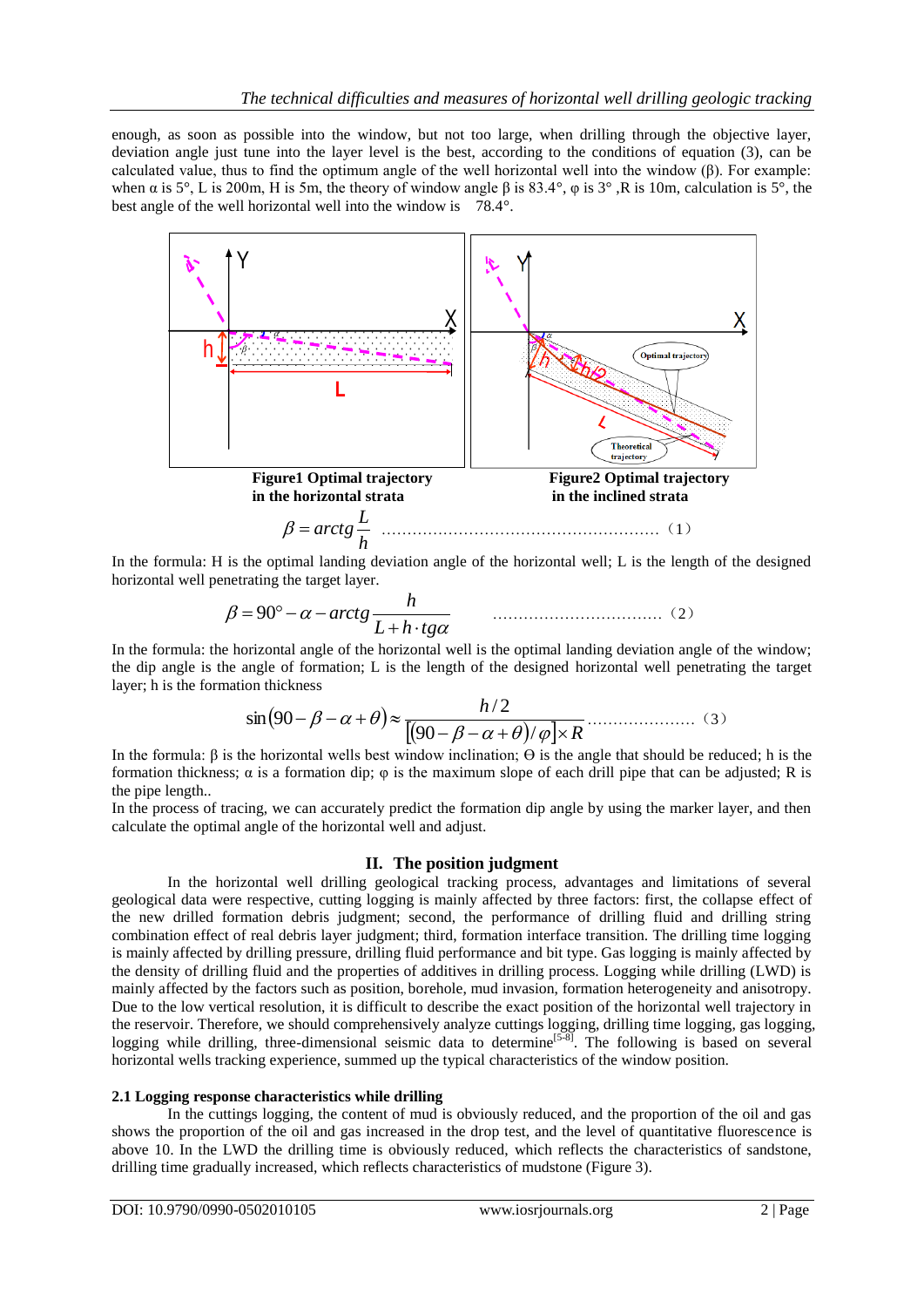

In the gas logging well, after entering the window, there are all kinds of components, and the hydrocarbon and the composition of the gas are rising rapidly. When the total hydrocarbon value increases, the drilling time decreases, the hydrocarbon value decreases and the drilling time increases, and the difference between the two is reversed (Figure 4).



#### **2.2 Logging response characteristics while drilling**

When the horizontal well is drilled into the window, the logging instrument is close to the reservoir, and the resistivity curve suddenly increases to a maximum and then decreases sharply, which is the polarization angle of the resistivity curve ( Figure 5). The polarization angle is mainly affected by the resistivity difference between the strata, the distance between the instrument and the formation and the relative angle between the center line and the interface. The greater the difference of resistivity between different strata, the more easily the polarization angle. The important sign of the polarization angle phenomenon can be used to judge if the drill is close to reservoir.

The detection radius of resistivity logging is 381.0~952.5mm, after the horizontal well is into the window, resistivity detection point goes through mudstone and sandstone along the top of the reservoir drilling trajectory, the measured value is the average of mudstone and sandstone layer resistivity value, therefore, the resistivity value of horizontal well is much lower. The radius of the gamma ray logging is 228.6~304.8mm, which is is smaller than the resistivity detection depth, the gamma curve of mudstone and sandstone lithologic interface response is relatively objective and true  $[9-11]$ , so in the window point judgment should make full use of the natural gamma curve.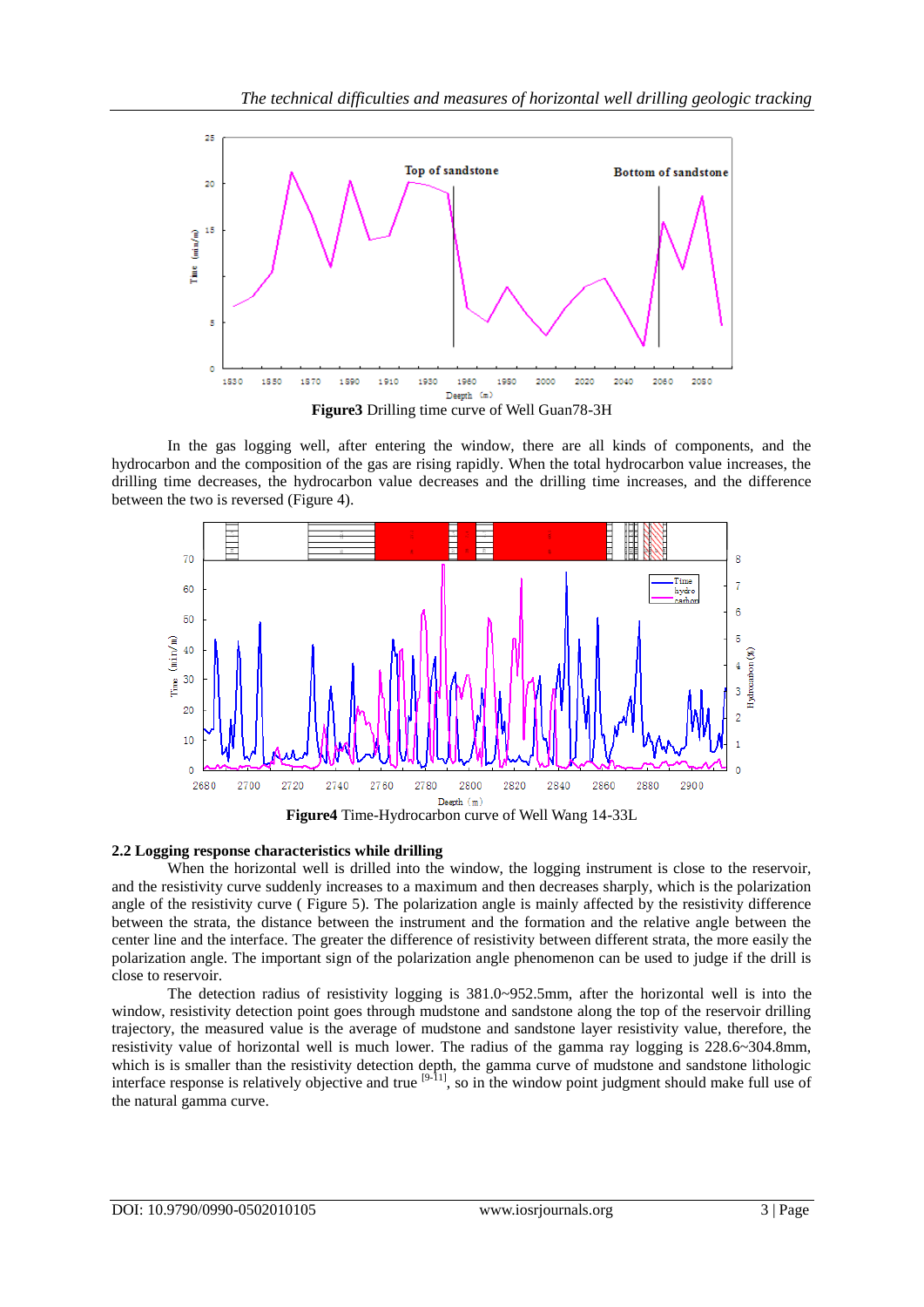

### **III. Adjustment Strategies under Different Circumstances**

Dagang Oilfield reservoir is a complex fault block reservoir with complex structure.In the horizontal drilling process, it may encounter a variety of complex situations, when the drilling meets faults, edge and bottom water reservoir we should take different measures.

## **3.1 Drilling fault**

If the fault is developed between the wellhead and the horizontal section, the position of the marker layer can be changed after drilling the fault, which increases the difficulty of field tracking. In this case, we should focus on the detailed description of the local structure,fault development in the horizontal well, and the interval of the structure is less than 5m. In the drilling process of tracking, drilling in fault area prediction, we should encrypt logging sampling interval, increase the contrast of power measurement, and add real-time drilling trajectory to seismic loading body,compare with the known wells, eventually adjust the breakpoint position. Combined with the depth of the well known breakpoint, calculate the formation dip that is close to actual formation dip. Because of the influence of the fault dip on the fault near the fault, it is necessary to drill through the section for a certain distance, analyze and calculate a reference dip angle, and adjust the trajectory according to the formation condition.

#### **3.2 Edge water reservoir**

For edge bottom water reservoirs, the position should be designed to accurately judge the depth of the oil-water interface, the window should be chose  $1~\text{-}3m$  in the reservoir below the top surface of the design, the outlet position should have a certain distance from the oil-water interface, which is thick enough to avoid water. In the process of tracking, trajectory is controlled in a window that covers radius \* swing swing radius radius \* level long box, the front and back window radius is generally controlled within 5m, up and down swing radius is controlled in generally 1~3,sometimes less than 1m,swing radius is generally controlled within 10  $m^{[6]}$ . For the height of the smaller oil reservoir, the reservoir in horizontal section has not yet settled, according to the comprehensive prediction, with a certain angle gradually adjusted, in order to ensure the oil drilling to settle, ensure a large enough water avoidance thickness.

## **IV. Conclusion**

- 1) In the horizontal well drilling tracking process, calculate the optimal angle of the horizontal well and timely adjustment of the trajectory can ensure that the location of the window is combined with a variety of information to accurately judge. When the drill bit is into the reservoir, comprehensive logging parameters would have significant changes: when drilling is down; mudstone cuttings in sandstone decrease, the proportion of debris increases; gas logging value is component, while the rapid rise and total hydrocarbon values increase. LWD curve shows that resistivity curve is closer to the interface, the resistivity value is high, and the polarization angle phenomenon will occur, when the GR curve goes through from mudstone to sandstone formation, it is more close to the interface and the influence is small with a lower GR.
- 2) Under different drilling conditions, the focus is different. If the forecast window is into drilling fault, and the fine description of structure is the focus, and in the process of tracking encryption logging and electric